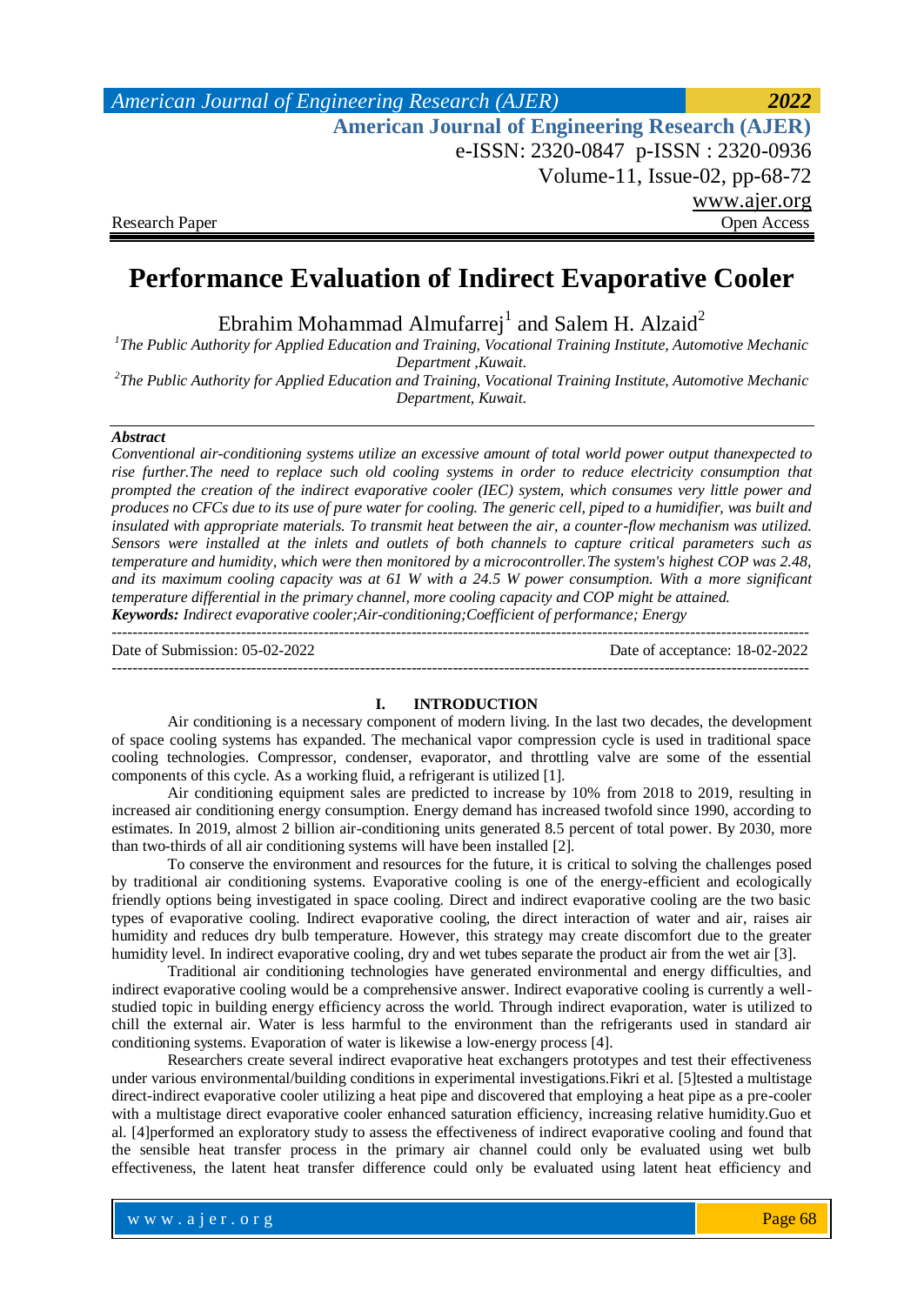## *American Journal of Engineering Research (AJER) 20***2**2

coefficient of enlargement, and the coefficient of performance could only be used to assess the effectiveness of the IEC.Antonellis et al. [6]investigated the performance of an IEC system by looking at the influence of plate shape on heat exchanger performance. The performance parameters of five distinct heat exchanger plate shapes were investigated. The rate of heat transmission and the surface's wettability was found to be dependent on the plate shape. When the overall heat transfer rate, surface wettability, and plate stiffness were considered, the reticular plate protrusion looked to be the best option. When water and secondary air ran in parallel, wet bulb efficacy was higher and pressure loss was lower than when they flowed in opposite directions.Wang et al. [7]experimented with a novel ceramic porous tube-type IEC under three different secondary air inlet cases (interior return-air, post-treatment primary air at outlet, and outdoor air). They found that the novel IEC saved 95 percent specific energy consumption, the coefficient of performance wad ranged from 20 to 34.9, the maximum achieved wet-bulb effectiveness was 40%, and the specific energy consumption was 1.1 kWh/h.

Because of the thin evaporating water layer, wet bulb efficacy increased with the increase in airflow rate, with an optimal value of 0.9, and wet bulb effectiveness improved as the spray water rate decreased after complete surface saturation. Meng et al. [8]conducted visual experimental research of condensation in a dry channel, concluding that condensation increased the temperature of the output primary air, total heat transfer, water feeding rate, and condensation rate while lowering the efficacy of the wet bulb. The shift from noncondensation to partial condensation occurred at 33.0°C and 50% relative humidity, respectively, while the transition from partial to complete condensation occurred at 35.0°C and 70% relative humidity. The maximum wet-bulb efficacy achieved was 80%.Min et al. [9]used experimental and computational approaches to examine primary air condensate behavior and IEC HT performance in dehumidifying conditions. The heat transfer efficiency of IEC for air conditioning systems may be improved by dropwise condensation. The total heat flow and heat transfer coefficient both increased due to the enhanced latent heat transfer. The maximum heat flux and heat transfer achieved were 1500 W/m2 and 200 W/m<sup>2</sup>.C, respectively.

Because a literature study revealed that IEC technology created the foundation for this replacement, indirect evaporative technology can become a viable alternative to traditional air conditioning in buildings. The performance of IEC systems has improved dramatically due to breakthroughs in heat and mass transfer techniques, material optimization, and water spraying methodologies. In this study, the performance evaluation of the indirect evaporative cooler was measured.

### **II. METHODOLOGY**

The IEC setup was built, and multiple tests were conducted under various operating circumstances. This IEC design has three air stream channels separated by aluminum foil. The blower pushes outside air into the primary channel, which cools it down by transferring heat to secondary channels. A humidifier is essential in this situation. The humidifier is filled with water, and the line leading to the DC pump is dipped in it. The pump pressurizes the water and sent to the mist nozzle through a pipe.The humidifier receives primary air. The air stream is then humidified before being transferred to secondary routes at a low temperature.

Consider that the fluid flow is laminar and that the thermal effect is wholly developed since the channel gap is minimal compared to the length of the generic cell for calculating overall heat transfer. Various resistances represent thermal resistances of channels and aluminum foil.

Equation (1) can be used to get the overall heat transfer coefficient.

$$
\frac{1}{U \times A_s} = \frac{1}{h_p \times A_s} + \frac{2 \times \delta_f}{A_s \times k_f} + \frac{2}{h_s \times A_s}
$$
(1)

Equation (2) and Equation (3) can derive heat transfer coefficients for primary and secondary channels. The coefficient of heat transfer for primary and secondary channels can be calculated by using Equation (3.3) and Equation (3.4) [10].

$$
h_p = \frac{0.023 \times {^{(lp)}\!/_{v_p}})^{0.8} \times Pr_p^{0.3} \times k_p}{D_p^{0.2}}
$$
 (2)

$$
h_s = \frac{0.023 \times (^{u_s}/_{v_s})^{0.8} \times Pr_s^{0.3} \times k_s}{D_s^{0.2}}
$$
 (3)

Equation (4) can be used to compute the Prandtl number:

$$
Pr = \frac{\mu \times c_p}{k}
$$
 (4)

Based on a survey of the literature, the following parameters may be used to assess an IEC's performance: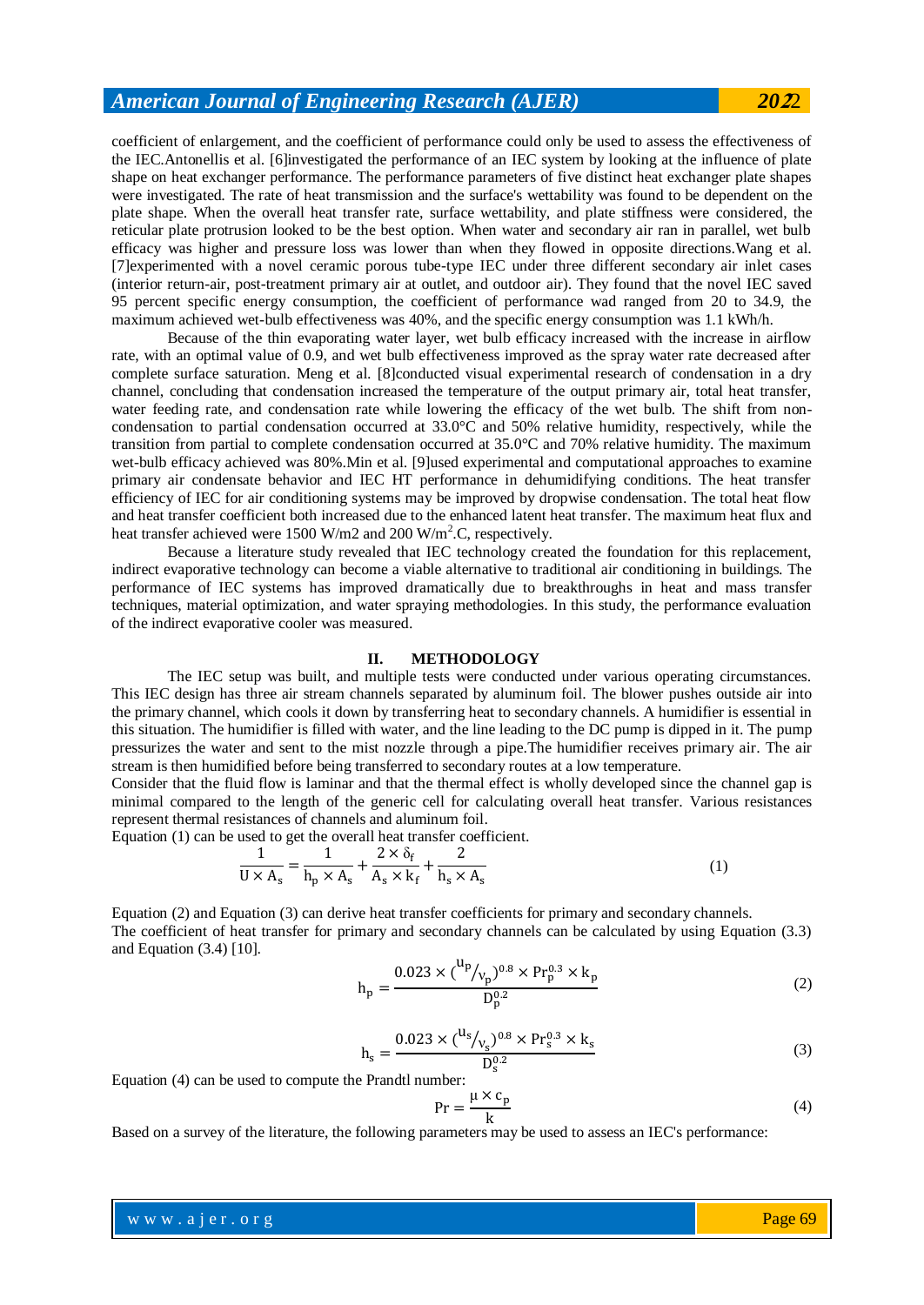### *American Journal of Engineering Research (AJER) 20***2**2

The ability of an IEC to remove heat is referred to as cooling capacity. Because the heat removal process in the primary channel happens at a constant moisture level, cooling capacity is determined by temperature decrease in the primary channel[1]. Equation (5) can be used to calculate cooling capacity.

$$
\dot{Q}_c = \dot{m}_p \times c_p \times \Delta T_p \tag{5}
$$

Equation (6) is used to compute the total heat transfer rate for a heat exchanger[11].  $\dot{Q} = U \times A_e \times T_{LMTD}$  (6)

Equation (7) computes the log mean temperature of a counterflow heat exchanger.

$$
T_{LMTD} = \frac{(T_{p,o} - T_{s,i}) - (T_{p,i} - T_{s,o})}{\ln(\frac{T_{p,o} - T_{s,i}}{T_{p,i} - T_{s,o})}}
$$
(7)

Wet bulb effectiveness  $\varepsilon_{\rm wh}$  is a metric that relates to the degree to which the main air outlet temperature approaches the secondary air input wet bulb temperature [1]. Equation (8)can be used to compute it.

$$
\varepsilon_{\rm wb} = \frac{T_{\rm p,i} - T_{\rm p,o}}{T_{\rm p,i} - T_{\rm s,wb}}
$$
\n(8)

Dry bulb effectiveness  $\varepsilon_{db}$ as defined in Equation (9), is the ratio of the difference between primary air inlet outlet temperatures to the difference between primary air intake dy bulb temperature and secondary air inlet dry bulb temperature[1].

$$
\varepsilon_{\rm db} = \frac{T_{\rm p,i} - T_{\rm p,o}}{T_{\rm p,i} - T_{\rm s,i}}\tag{9}
$$

Compared to traditional air conditioning systems, indirect evaporative coolers use less energy. For fluid circulation, blower and a pump are employed in this IEC. Equation (10) can compute the total power utilized by the IEC.

$$
P = P_{p,b} + P_{s,b} + P_{pu} \tag{10}
$$

The coefficient of performance (COP) is IEC's cooling capacity ratio to its overall power consumption. It represents the cooling system's energy efficiency as indicated in Equation (11) [1].

$$
COP = \frac{\dot{Q}_{c}}{P_{p,b} + P_{s,b} + P_{pu}}\tag{11}
$$

### **III. RESULT AND DISCUSSION**

The suggested generic cell was built and tested under a variety of situations. The influence of operating factors on IEC generic cell performance in the supply air, such as cooling capacity, total heat transfer, wet bulb, dry bulb efficacy, power consumption, and coefficient of performance, was investigated.Experiments were carried out successfully on the constructed innovative type IEC system under various operating circumstances. The primary and secondary air velocities were 5 m/s and 2 m/s, respectively, and the flow rate in the humidifier was 2.7 LPM at a constant pressure of 101 kPa throughout all trials.

| Table 1. Heat trailsich co-chheicht ailu i railuit huillioch |              |           |  |  |
|--------------------------------------------------------------|--------------|-----------|--|--|
| <b>Parameter</b>                                             | <b>Value</b> | Unit      |  |  |
| h <sub>p</sub>                                               | 35.21        | $W/m^2-K$ |  |  |
| $h_{s}$                                                      | 17.43        | $W/m^2-K$ |  |  |
|                                                              | 6.986        | $W/m^2-K$ |  |  |
| $Pr_{p}$                                                     | 0.7456       |           |  |  |
| Pr.                                                          | 0.7477       |           |  |  |

Table 1. Heat transfer co-efficient and Prandtl number

Most air's thermo-physical qualities (heat capacity, conductivity, density, and viscosity) may alter when temperature and relative humidity change. So, using EES, the thermophysical characteristics of air are estimated for each temperature and relative humidity value, however there is a tiny difference in these properties. All other derived parameters required to assess outcomes are listed in Table 2 below.

| <b>Description</b>   | <b>Symbol</b> | Value | Unit |
|----------------------|---------------|-------|------|
| Surface Area         | $n_{\rm c}$   | 0.504 | m    |
| Cross sectional area |               | 0.001 | m    |
| Effective area of HX | $n_e$         | 1.008 | m    |

**Table II.** Calculated parameters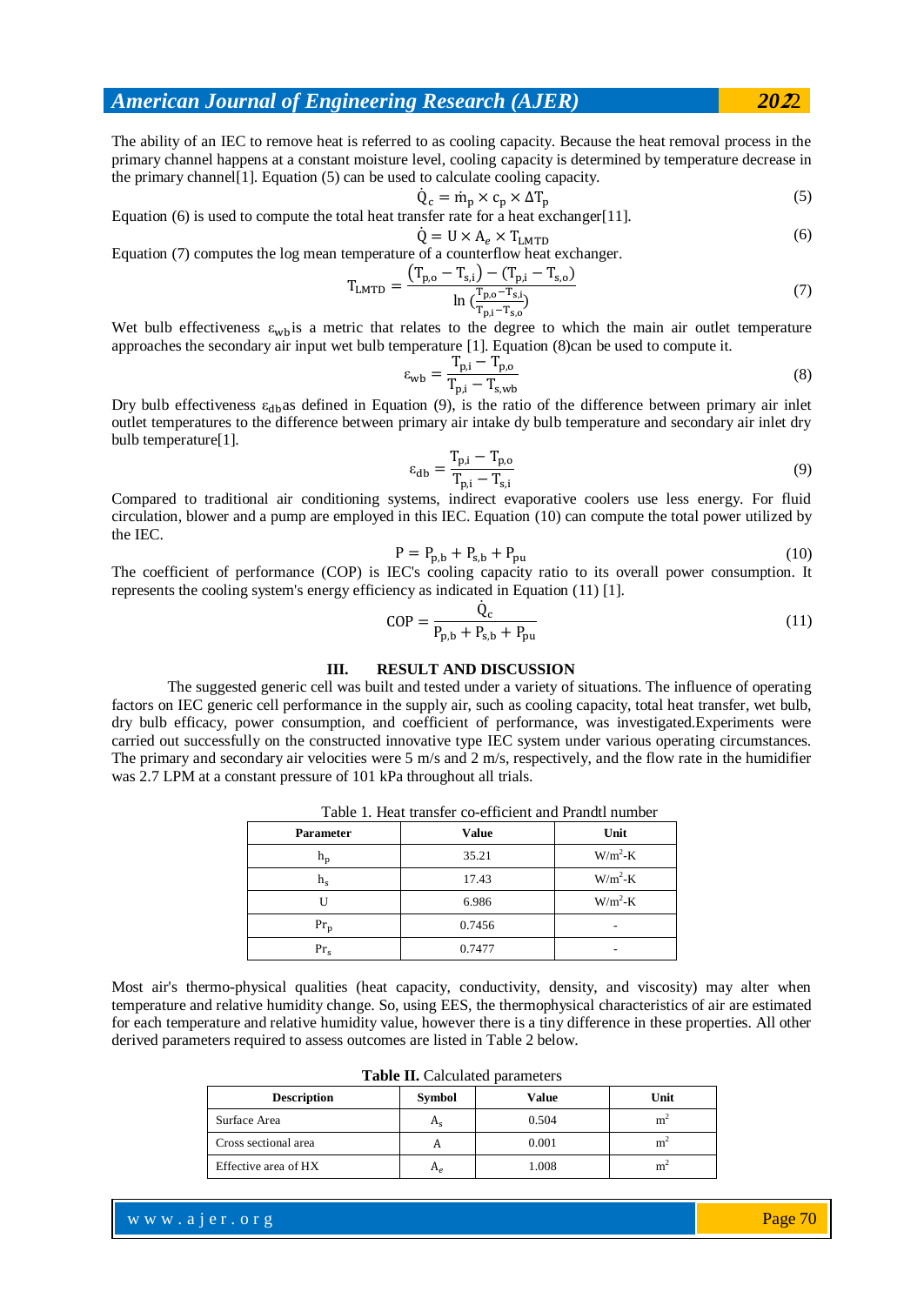# *American Journal of Engineering Research (AJER) 20***2**2

| <br>diameter<br>янн<br>. .<br>---------- | ມ⊬ |  | ÷<br>- |
|------------------------------------------|----|--|--------|
|------------------------------------------|----|--|--------|

Following a successful test run, experimentation was initiated to evaluate the IEC's performance. Table 3 displays the results.

| $\Delta T_p$  | <b>COP</b> | P      |
|---------------|------------|--------|
| $(^{\circ}C)$ |            | (W)    |
| 10.1          | 2.48       | 24.508 |
| 8.5           | 2.10       | 24.508 |
| 7.7           | 1.89       | 24.508 |
| 7.2           | 1.76       | 24.508 |

Its coefficient of performance measures a cooling system's efficiency. The coefficient of performance is calculated by the ratio of the quantity of energy used and the cooling capacity. Air blowers and a pump were installed in the proposed IEC system, consuming a total maximum electric power of 24.5 W during all experiments while the cooling capacity gradually increased. As the cooling capacity increased over time, so did the coefficient of performance, eventually reaching the maximum achievable value of 2.48. As it approached its limits, the proposed system could not achieve a higher coefficient of performance. Figure 1 depicts the gradual increase in the coefficient of performance withincreased cooling capacity.



Figure 1.Coefficient of Performance with respect to cooling capacity

It was also found that as the temperature difference between the air in the primary channel increased, so did the coefficient of performance. The increase in the coefficient of performance was caused by the fact that as the temperature difference in the primary channel increased, so did the cooling capacity, increasingthe coefficient of performance. Figure 2 depicts the increase in the coefficient of performance with increasing temperature differences in the primary channel.